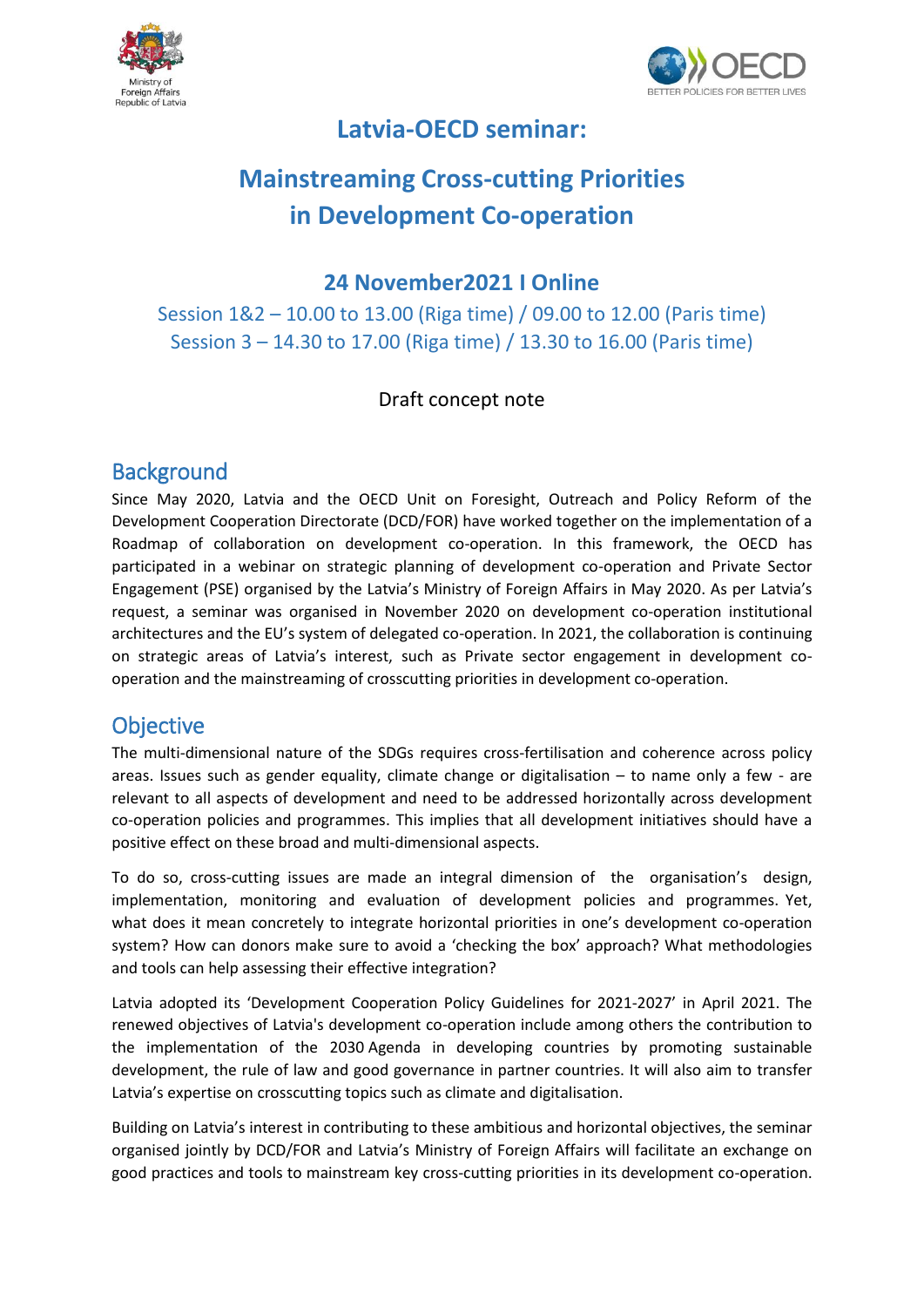



It will bring together expertise from the OECD, Latvia as well as other provider countries to benefit from their wealth of experiences and approaches.

# Connection details

[Registration available through this link.](https://meetoecd1.zoom.us/j/96998379082?pwd=SHFoOHlaMjdQS292ZVF6Z3NMbnNFUT09)

## Agenda

**The timing in the agenda is in Riga time (EEST).**

| Session 1. Transversal programming and reporting in development co-operation:<br>a comprehensive overview |                                                                                                                                                                                                                                                                                                                                                                                                                                                                                                           |
|-----------------------------------------------------------------------------------------------------------|-----------------------------------------------------------------------------------------------------------------------------------------------------------------------------------------------------------------------------------------------------------------------------------------------------------------------------------------------------------------------------------------------------------------------------------------------------------------------------------------------------------|
| 10.00-10.10                                                                                               | Welcoming remarks - The importance of transversal programming<br>and cross-fertilisation in development cooperation<br>Alise Balode, Director for Development Co-operation, Ministry of<br>Foreign Affairs, Latvia<br>Ana Fernandes - Head of Foresight, Outreach and Policy Reform Unit,<br>Development Co-operation Directorate, OECD                                                                                                                                                                   |
| 10.10-11.00                                                                                               | Transversal programming for sustainable development: the<br>overarching framework<br>Ernesto Soria Morales, Senior Policy Analyst, Policy Coherence for<br>Sustainable Development, GOV, OECD<br>Chantal Verger, Head of Unit on Results, Development Co-operation<br>Directorate, OECD<br>Julia Benn, Head of Statistical Standards and Methods Unit,<br>Development Co-operation Directorate, OECD (TBC)<br>Q&A session                                                                                 |
| <b>Session 2. Mainstreaming horizontal priorities:</b><br><b>Gender equality and climate action</b>       |                                                                                                                                                                                                                                                                                                                                                                                                                                                                                                           |
| 11.00-11.55                                                                                               | Climate mainstreaming in development co-operation: tools and<br>methods, including the Rio Markers<br>Ola Göransson, Senior Policy Analyst, Climate change and<br>environment Unit, Development Co-operation Directorate, OECD<br>Giorgio Gualberti, Statistical Analyst, Development Co-operation<br>Directorate, OECD<br>Sandra Wibmer, Advisor Environment and Climate Action, Austrian<br>Development Agency<br>Jānis Brizga, Head of the NGO "Green Liberty" ("Zaļā brīvība"), Latvia<br>Q&A session |
| 11:55-12:05                                                                                               | <b>Break</b>                                                                                                                                                                                                                                                                                                                                                                                                                                                                                              |
| 12:05-13:00                                                                                               | Improving policies and practices to strengthen gender equality                                                                                                                                                                                                                                                                                                                                                                                                                                            |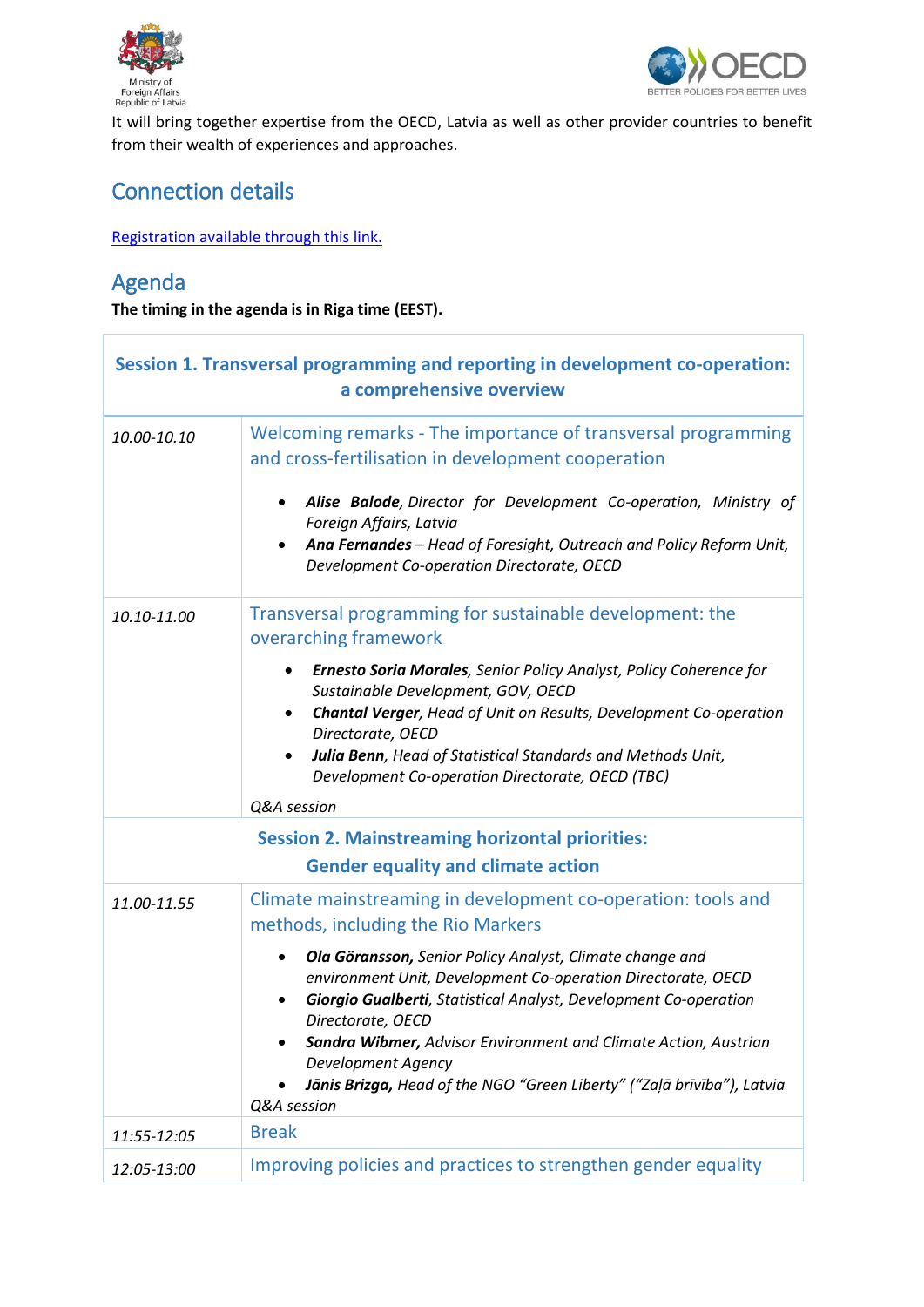



|                                                        | and end sexual exploitation, abuse and harassment (ESEAH) in<br>development co-operation                                                                                                                                                                                                                                                                           |  |
|--------------------------------------------------------|--------------------------------------------------------------------------------------------------------------------------------------------------------------------------------------------------------------------------------------------------------------------------------------------------------------------------------------------------------------------|--|
|                                                        | Lisa Williams, Senior Analyst and Team Lead, Gender Equality and<br>Women's Empowerment, Development Co-operation Directorate,<br><b>OECD</b> (TBC)<br><b>Representative of Sweden (TBC)</b><br><b>Iluta Lāce, Head of the Association, Resource Centre for Women</b><br>"MARTA", Latvia<br>Q&A session                                                            |  |
| <b>Session 3. Mainstreaming horizontal priorities:</b> |                                                                                                                                                                                                                                                                                                                                                                    |  |
| <b>Human rights &amp; digitalisation</b>               |                                                                                                                                                                                                                                                                                                                                                                    |  |
| 14:30-15:00                                            | Setting the scene: civic space at the intersection of digitalisation<br>and human rights<br>Marilyn Bachmann, Policy Analyst, Development Co-operation                                                                                                                                                                                                             |  |
|                                                        | Directorate or Krystel Montpetit, Team Lead on Foresight,<br>Development Co-operation Directorate, OECD                                                                                                                                                                                                                                                            |  |
| 15:00-15:50                                            | Mainstreaming digitalisation: a bridge to more inclusive multi-<br>stakeholder partnerships                                                                                                                                                                                                                                                                        |  |
|                                                        | Ida McDonnel, Senior Analyst and Team Lead Development Co-<br>٠<br>operation Report & Data for Development, Development Co-operation<br>Directorate, OECD<br>Kadi Metsandi, Director for Development Cooperation and<br>٠<br>Humanitarian Aid, Ministry of Foreign Affairs, Estonia (TBC)<br>Miks Muižarājs, Development Cooperation Expert, Latvia<br>Q&A session |  |
|                                                        | <b>Break</b>                                                                                                                                                                                                                                                                                                                                                       |  |
| 15.50-16.00<br>16:00-16:50                             | Democracy, civic space and human rights as cross-cutting priority<br>Jacqueline Wood, Team lead on Civil Society, Development Co-<br>operation Directorate, OECD                                                                                                                                                                                                   |  |
|                                                        | Marc de Tollenaere, Policy Analyst, Global Partnerships and Policy<br>٠<br>Division, Effective, Inclusive and Accountable Institutions,<br>Development Co-operation Directorate, OECD (TBC)<br><b>Representative of Switzerland</b><br><b>Inese Vaivare</b> , Director of the Latvian Platform for Development<br>٠                                                |  |
|                                                        | Cooperation (LAPAS), Latvia<br>Sara Giannotte, Research Assistant at the Latvian Platform for<br>Development Cooperation (LAPAS), Latvia<br>Q&A session                                                                                                                                                                                                            |  |
| 16.50-17.00                                            | <b>Closing remarks</b><br>Alise Balode, Director for Development Co-operation, Ministry of<br>Foreign Affairs, Latvia<br>Ana Fernandes - Head of Foresight, Outreach and Policy Reform Unit,<br>Development Co-operation Directorate, OECD                                                                                                                         |  |